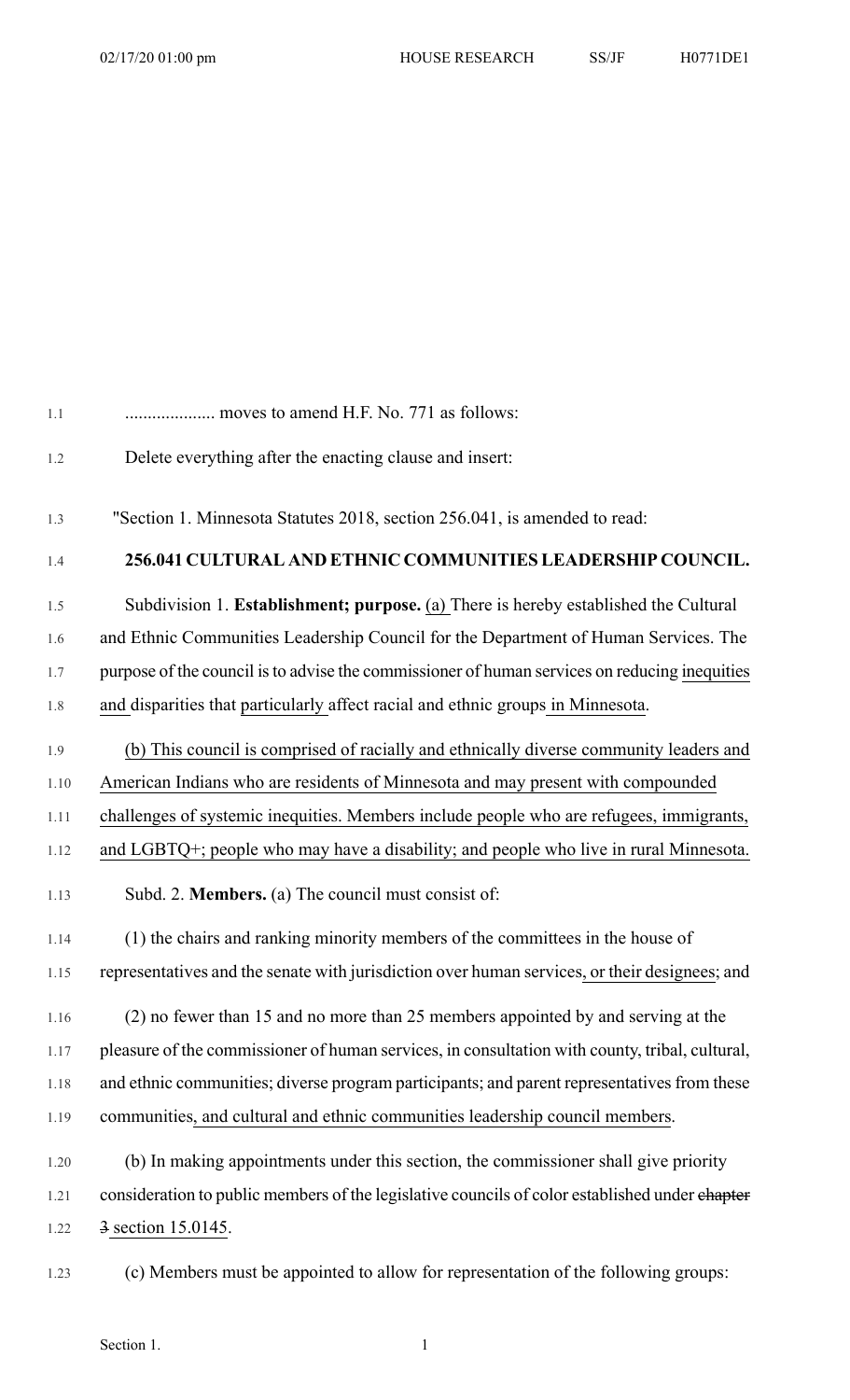| 2.1  | (1) racial and ethnic minority groups;                                                       |
|------|----------------------------------------------------------------------------------------------|
| 2.2  | (2) the American Indian community, which must be represented by two members;                 |
| 2.3  | (3) culturally and linguistically specific advocacy groups and service providers;            |
| 2.4  | (4) human services program participants;                                                     |
| 2.5  | (5) public and private institutions;                                                         |
| 2.6  | (6) parents of human services program participants;                                          |
| 2.7  | (7) members of the faith community;                                                          |
| 2.8  | (8) Department of Human Services employees; and                                              |
| 2.9  | (9) any other group the commissioner deems appropriate to facilitate the goals and duties    |
| 2.10 | of the council.                                                                              |
| 2.11 | Subd. 3. Guidelines. The commissioner shall direct the development of guidelines             |
| 2.12 | defining the membership of the council; setting out definitions; and developing duties of    |
| 2.13 | the commissioner, the council, and council members regarding racial and ethnic disparities   |
| 2.14 | reduction. The guidelines must be developed in consultation with:                            |
| 2.15 | (1) the chairs of relevant committees; and                                                   |
| 2.16 | (2) county, tribal, and cultural communities and program participants from these             |
| 2.17 | communities.                                                                                 |
| 2.18 | Subd. 4. Chair. The commissioner shall accept recommendations from the council to            |
| 2.19 | appoint a chair or chairs.                                                                   |
| 2.20 | Subd. 5. Terms for first appointees. The initial members appointed shall serve until         |
| 2.21 | January 15, 2016.                                                                            |
| 2.22 | Subd. 6. Terms. A term shall be for two years and appointees may be reappointed to           |
| 2.23 | serve two additional terms. The commissioner shall make appointments to replace members      |
| 2.24 | vacating their positions by January 15 of each year in a timely manner, no more than three   |
| 2.25 | months after the council reviews panel recommendations.                                      |
| 2.26 | Subd. 7. Duties of commissioner. (a) The commissioner of human services or the               |
| 2.27 | commissioner's designee shall:                                                               |
| 2.28 | (1) maintain and actively engage with the council established in this section;               |
| 2.29 | (2) supervise and coordinate policies for persons from racial, ethnic, cultural, linguistic, |
| 2.30 | and tribal communities who experience disparities in access and outcomes;                    |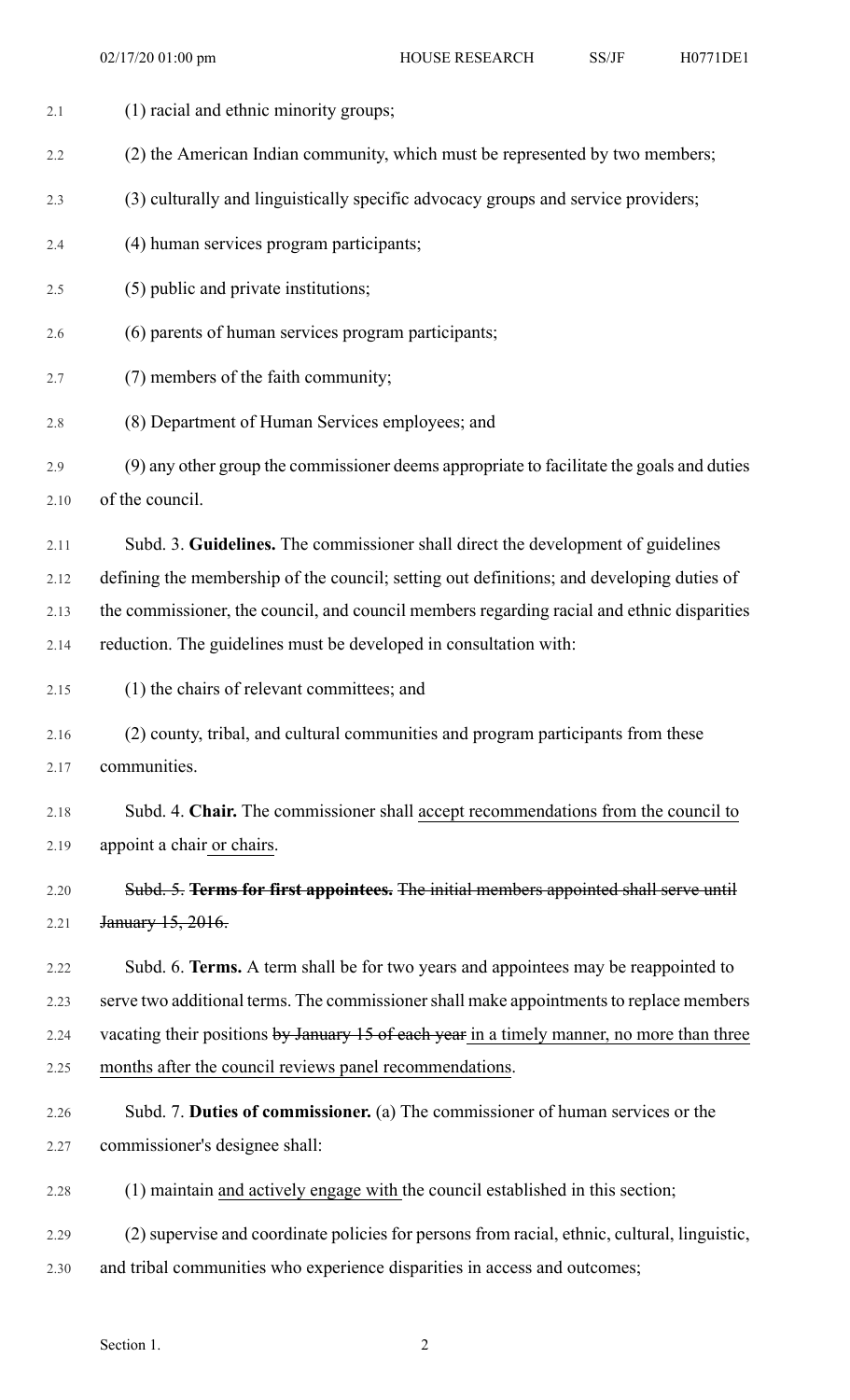| 3.1  | (3) identify human services rules or statutes affecting persons from racial, ethnic, cultural, |
|------|------------------------------------------------------------------------------------------------|
| 3.2  | linguistic, and tribal communities that may need to be revised;                                |
| 3.3  | (4) investigate and implement eost-effective equitable and culturally responsive models        |
| 3.4  | of service delivery such as program implementation including: careful adaptation adoption      |
| 3.5  | of elinically proven services that constitute one strategy for increasing the number of and    |
| 3.6  | culturally relevant services available to currently underserved populations; and               |
| 3.7  | (5) based on recommendations of the council, review identified department policies that        |
| 3.8  | maintain racial, ethnic, cultural, linguistic, and tribal disparities, and make adjustments to |
| 3.9  | ensure those disparities are not perpetuated., and advise on progress and accountability       |
| 3.10 | measures for addressing inequities;                                                            |
| 3.11 | (6) in partnership with the council, renew and implement equity policy with action plans       |
| 3.12 | and resources necessary to implement the action plans;                                         |
| 3.13 | (7) support interagency collaboration to advance equity;                                       |
| 3.14 | (8) address the council at least twice annually on the state of equity within the department;  |
| 3.15 | and                                                                                            |
| 3.16 | (9) support member participation in the council, including participation in educational        |
| 3.17 | and community engagement events across Minnesota that address equity in human services.        |
| 3.18 | (b) The commissioner of human services or the commissioner's designee shall consult            |
| 3.19 | with the council and receive recommendations from the council when meeting the                 |
| 3.20 | requirements in this subdivision.                                                              |
| 3.21 | Subd. 8. Duties of council. The council shall:                                                 |
| 3.22 | (1) recommend to the commissioner for review identified policies in the Department of          |
| 3.23 | Human Services policy, budgetary, and operational decisions and practices that maintain        |
| 3.24 | impact racial, ethnic, cultural, linguistic, and tribal disparities;                           |
| 3.25 | (2) with community input, advance legislative proposals to improve racial and health           |
| 3.26 | equity outcomes;                                                                               |
| 3.27 | (3) identify issues regarding inequities and disparities by engaging diverse populations       |
| 3.28 | in human services programs;                                                                    |
| 3.29 | $(3)$ (4) engage in mutual learning essential for achieving human services parity and          |
| 3.30 | optimal wellness for service recipients;                                                       |
| 3.31 | $(4)$ (5) raise awareness about human services disparities to the legislature and media;       |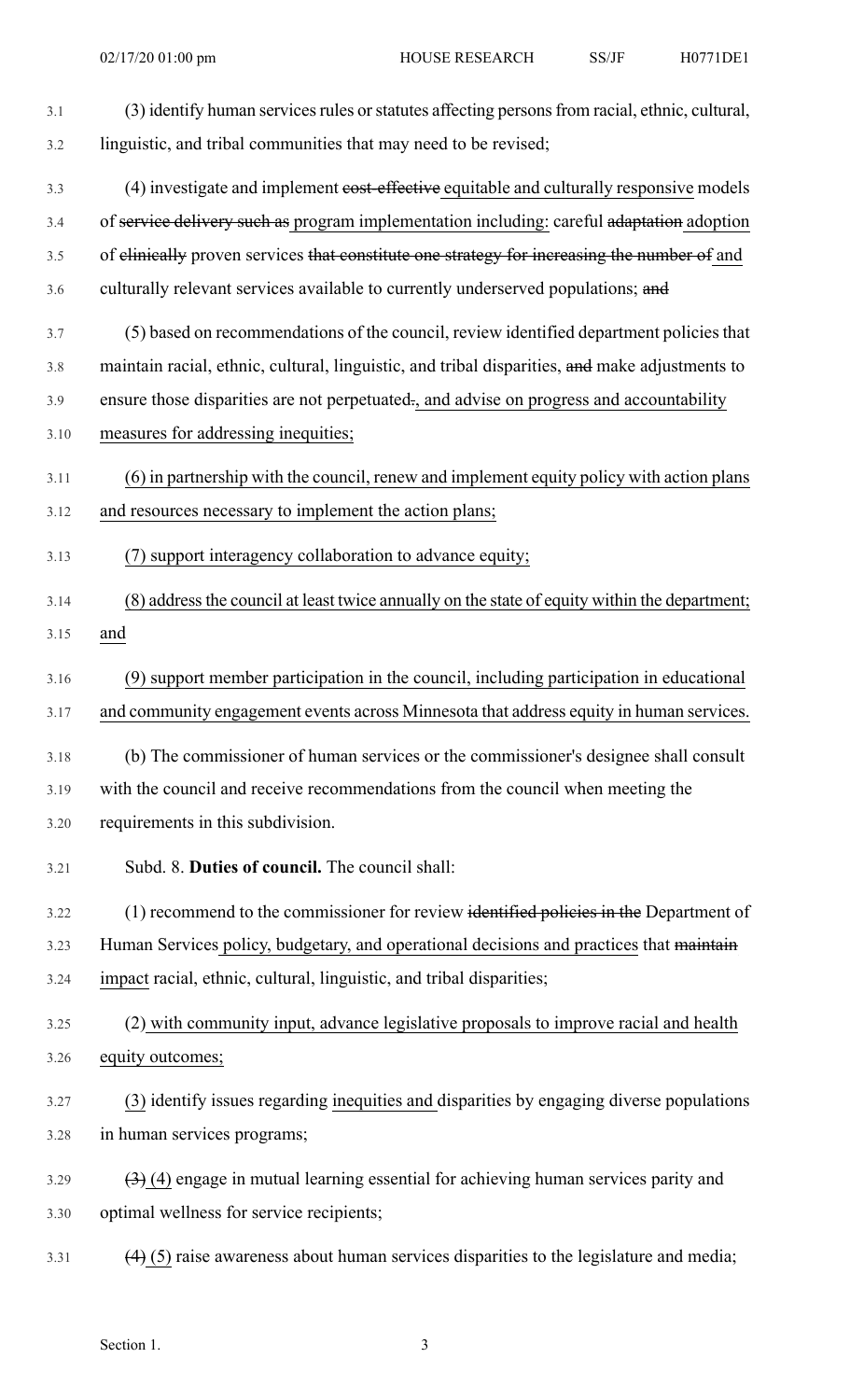- 4.1  $\left( \frac{5}{5} \right)$  (6) provide technical assistance and consultation support to counties, private nonprofit 4.2 agencies, and other service providers to build their capacity to provide equitable human
- 4.3 services for persons from racial, ethnic, cultural, linguistic, and tribal communities who 4.4 experience disparities in access and outcomes;
- 4.5  $(6)(7)$  provide technical assistance to promote statewide development of culturally and 4.6 linguistically appropriate, accessible, and cost-effective human services and related policies;
- 4.7 (7) provide (8) recommend and monitor training and outreach to facilitate access to 4.8 culturally and linguistically appropriate, accessible, and cost-effective human services to 4.9 prevent disparities;
- 4.10 (8) facilitate culturally appropriate and culturally sensitive admissions, continued services, 4.11 discharges, and utilization review for human services agencies and institutions;
- 4.12 (9) form work groups to help carry out the duties of the council that include, but are not 4.13 limited to, persons who provide and receive services and representatives of advocacy groups, 4.14 and provide the work groups with clear guidelines, standardized parameters, and tasks for 4.15 the work groups to accomplish;
- 

4.16 (10) promote information sharing in the human services community and statewide; and

- 4.17 (11) by February 15 each year in the second year of the biennium, prepare and submit 4.18 to the chairs and ranking minority members of the committeesin the house of representatives 4.19 and the senate with jurisdiction over human services a report that summarizes the activities 4.20 of the council, identifies the major problems and issues confronting racial and ethnic groups 4.21 in accessing human services, makes recommendations to address issues, and lists the specific 4.22 objectives that the council seeks to attain during the next biennium, and recommendations 4.23 to strengthen equity, diversity, and inclusion within the department. The report must also 4.24 include a list of programs, groups, and grants used to reduce disparities, and statistically 4.25 valid reports of outcomes on the reduction of the disparities. shall identify racial and ethnic 4.26 groups' difficulty in accessing human services and make recommendations to address the 4.27 issues. The report must include any updated Department of Human Services equity policy, 4.28 implementation plans, equity initiatives, and the council's progress.
- 4.29 Subd. 9. **Duties of council members.** The members of the council shall:
- 4.30 (1) with no more than three absences per year, attend and participate in scheduled 4.31 meetings and be prepared by reviewing meeting notes;
- 4.32 (2) maintain open communication channels with respective constituencies;